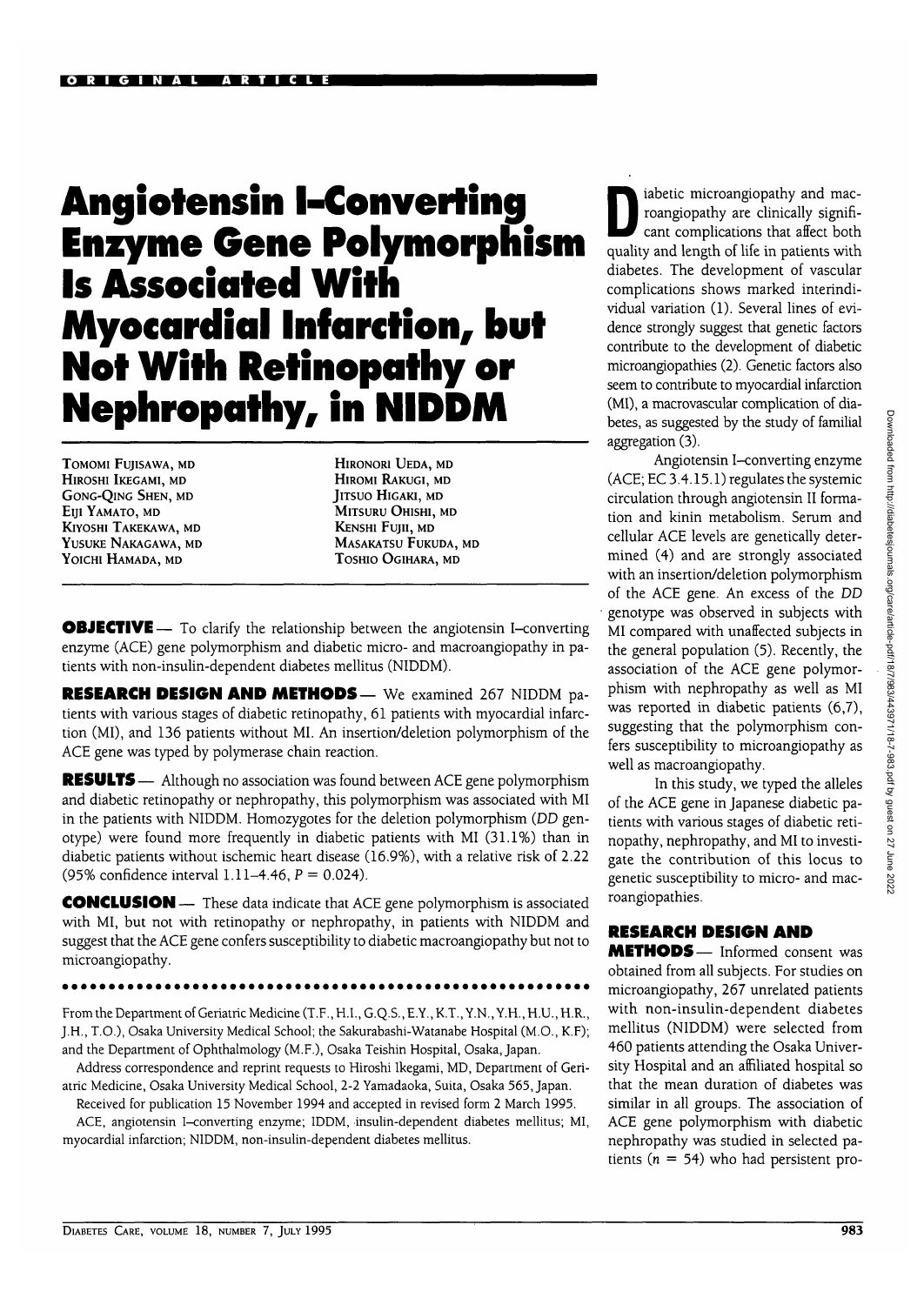| ACE gene<br>polymorphism | Diabetic retinopathy status |            |           |            |
|--------------------------|-----------------------------|------------|-----------|------------|
|                          | NDR.                        | <b>SDR</b> | PrePD     | <b>PDR</b> |
| Total                    |                             |            |           |            |
| Allele                   |                             |            |           |            |
| D                        | 32 (35.6)                   | 70(42.2)   | 25(33.8)  | 73 (35.8)  |
|                          | 58 (64.4)                   | 96 (57.8)  | 49 (66.2) | 131 (64.2) |
| Genotype                 |                             |            |           |            |
| DD                       | 6(13.3)                     | 14(16.9)   | 4(10.8)   | 15 (14.7)  |
| ID                       | 20(44.5)                    | 42 (50.6)  | 17(46.0)  | 43(42.2)   |
| П                        | 19 (42.2)                   | 27(32.5)   | 16(43.2)  | 44(43.1)   |
| Duration $\geq 10$ years |                             |            |           |            |
| Allele                   |                             |            |           |            |
| D                        | 19 (35.2)                   | 51 (39.8)  | 22 (37.9) | 50 (35.2)  |
| Ī                        | 35(64.8)                    | 77 (60.2)  | 36(62.1)  | 92(64.8)   |
| Genotype                 |                             |            |           |            |
| DD                       | 4(14.8)                     | 10(15.6)   | 4(13.8)   | 9(12.7)    |
| ID                       | 11(40.8)                    | 31(48.4)   | 14(48.3)  | 32(45.1)   |
| П                        | 12(44.4)                    | 23(36.0)   | 11 (37.9) | 30(42.2)   |

Table 1—*Distribution of ACE genotypes in subgroups of diabetic retinopathy* Table 2—*Distribution of ACE genotypes and alleies* m *diabetic patients with Ml and diabetic control subjects*

| ACE gene<br>polymorphism | Diabetic<br>patients<br>with MI | Control diabetic<br>subjects without<br>ischemic heart<br>disease |
|--------------------------|---------------------------------|-------------------------------------------------------------------|
| n                        | 61                              | 136                                                               |
| Allele                   |                                 |                                                                   |
| D                        | 63 (51.6)                       | 105(38.6)                                                         |
| Ī                        | 59 (48.4)                       | 167(61.4)                                                         |
| Genotype                 |                                 |                                                                   |
| DD                       | 19 (31.1)                       | 23(16.9)                                                          |
| ID                       | 25 (41.0)                       | 59 (43.4)                                                         |
| Н                        | 17 (27.9)                       | 54 (39.7)                                                         |

Data are n (%). For alleies, relative risk (95% confidence interval) =  $1.70$  (1.11-2.61) and  $P = 0.016$ . For genotype ( $DD/ID + II$ ), relative risk (95% con $fidence$  interval $) = 2.22$  $P = 0.024$ . (1.11-4.46) and

Data are n (%). NDR, nondiabetic retinopathy; SDR, simple diabetic retinopathy; PrePDR, preproliferative diabetic retinopathy; PDR, proliferative diabetic retinopathy.

teinuria or who needed hemodialysis. Patients without diabetic nephropathy ( $n =$ 35) who had had diabetes for at least 10 years and had no proteinuria served as control subjects. For studies on macroangiopathy, 61 male patients with NIDDM who suffered MI and 136 patients with NIDDM with no history of ischemic heart disease or any signs of ischemic change on electrocardiogram were studied. The ACE genotypes were determined according to the method of Rigat et al. (4). Patients subdivided by retinopathy status and ACE genotypes were compared with respect to age, body mass index, known duration of diabetes,  $HbA_{1c}$ , and total cholesterol level using analysis of variance. Patients subdivided by MI status were compared with respect to age, body mass index, and total cholesterol level using the unpaired Student's *t* test.

# **RESULTS**

#### **Microangiopathy and ACE gene polymorphism**

The clinical data for diabetic patients according to their retinopathy were similar between groups with respect to all variables except for age, therapy, and prevalence of hypertension. There was no association between ACE gene polymorphism and retinopathy in these subjects (Table 1) or in a subsample of 191 diabetic patients whose duration of diabetes was 10 years or more (Table 1). Similarly, no statistically significant differences in clinical and metabolic characteristics were detected in the three groups of patients with different ACE genotypes. The genotype frequencies were not significantly different between the patients with nephropathy and those without *(II*44% vs. 49%, *ID* 43% vs. 34%, *DD* 13% vs. 17%).

## **Macroangiopathy and ACE gene polymorphism**

ACE gene polymorphism was strongly associated with MI in patients with NIDDM. The D allele and *DD* genotype of the ACE polymorphism were significantly more frequent in the MI group than in the control group (Table 2). Since there were significant differences in age (55.5  $\pm$  8.4 vs. 59.8  $\pm$  12.0 years of age,  $P < 0.05$ , mean  $\pm$  SD) and prevalence of smoking (82.8% vs. 44.3%, P < 0.001) between the MI group and the control group, multiple regression analysis was performed. ACE gene polymorphism was independently associated with MI after controlling for age and smoking ( $P < 0.05$ ).

**CONCLUSIONS—** Our data demonstrated that ACE gene polymorphism was strongly associated with MI in Japanese patients with NIDDM, whereas this locus was not primarily associated with diabetic retinopathy or nephropathy. This is the first study investigating the associations of ACE gene polymorphism with both micro- and macroangiopathy in diabetes.

The frequency of the *DD* genotype was much higher in diabetic patients with MI than in those without ischemic heart disease, and the association appears to be codominant ( $P < 0.05$ , Mann-Whitney *U* test). The relationship between MI and genotype was still present after controlling for age and smoking. Thus, as reported in French patients with NIDDM (6), the D allele of the ACE gene appears to be an independent risk factor for MI in Japanese patients with NIDDM.